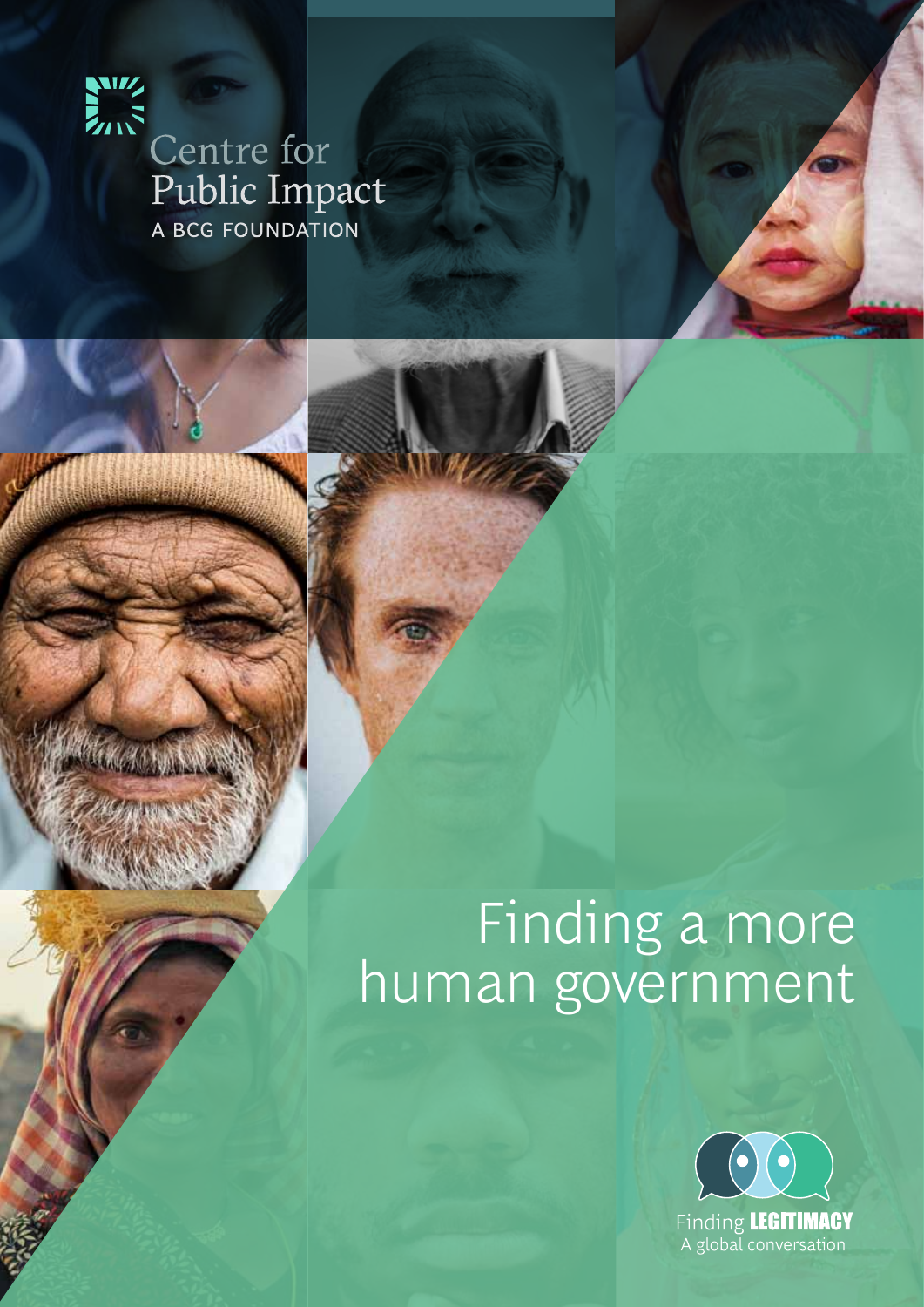

The Centre for Public Impact is a global not-for-profit foundation, funded by The Boston Consulting Group, dedicated to improving the positive impact of governments.

We bring together world leaders to learn, exchange ideas and inspire each other to strengthen the public impact of their organisations. Sharing insights from around the world, our global forums highlight what has worked and where challenges require new approaches.

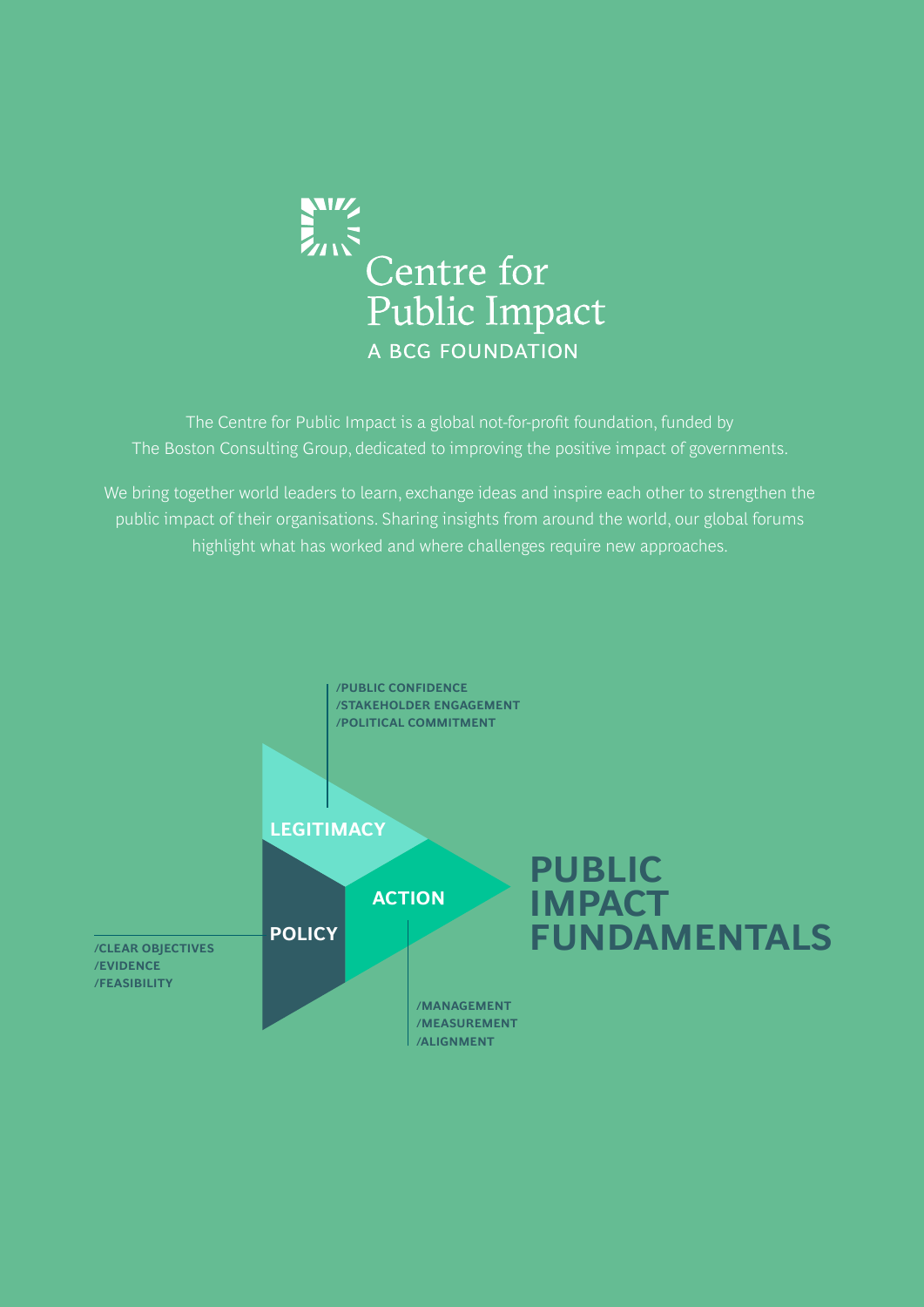### Foreword

In 2017 the Centre for Public Impact embarked upon a worldwide project to find out how governments can strengthen their legitimacy. Amidst the turbulence and unpredictability of recent years, there are many contemporary accounts of people feeling angry, cynical or ambivalent about government. While much has been said about the personalities of leaders and the rise of populist parties, what's less clear is what governments could really do to strengthen legitimacy, a concept most agree remains integral to worldwide stability and peace.

To find out what legitimacy means to people today and how it could be strengthened, we decided to break out of the usual circles of influence and ensure our project heard directly from citizens from around the world. People were open and honest about the struggle for someone in government to understand and to listen. Some shed tears while others felt angry about how their voices and identities seemed undervalued. Everyone, however, wanted to show how it was still very possible to build a stronger relationship and understanding between governments and people, even if the day-to-day actions of government were not always popular.

The aim of this paper is not to provide the definitive model for legitimacy. Instead, we have sought to be open about what we heard, stay true to people's views and shine a light on the common themes that could help governments have better conversations about building legitimacy into all their systems and with the support of their citizens.

We gathered case studies to show how this was already happening and found positive examples in places we didn't expect. The importance of governments showing their human side – even in our age of AI and robotics – emerged as such a key priority, and is why we called this paper *Finding a more human government*.

This is a conversation that has only just begun. We will be taking our findings into governments worldwide while encouraging others to listen to what people are saying through our #FindingLegitimacy conversation online. We want to understand what it takes for governments to be more caring.

Why not join us on this exciting journey? We invite people, young and old, from all parts of society, to offer their view on what can be done and is being done already to strengthen legitimacy. To see what others are saying, do take a look at our website www.findinglegitimacy.centreforpublicimpact.org and take part in the conversation #FindingLegitimacy.

**Nadine Smith Magdalena Kuenkel** Global Marketing and Communications Director Programme Manager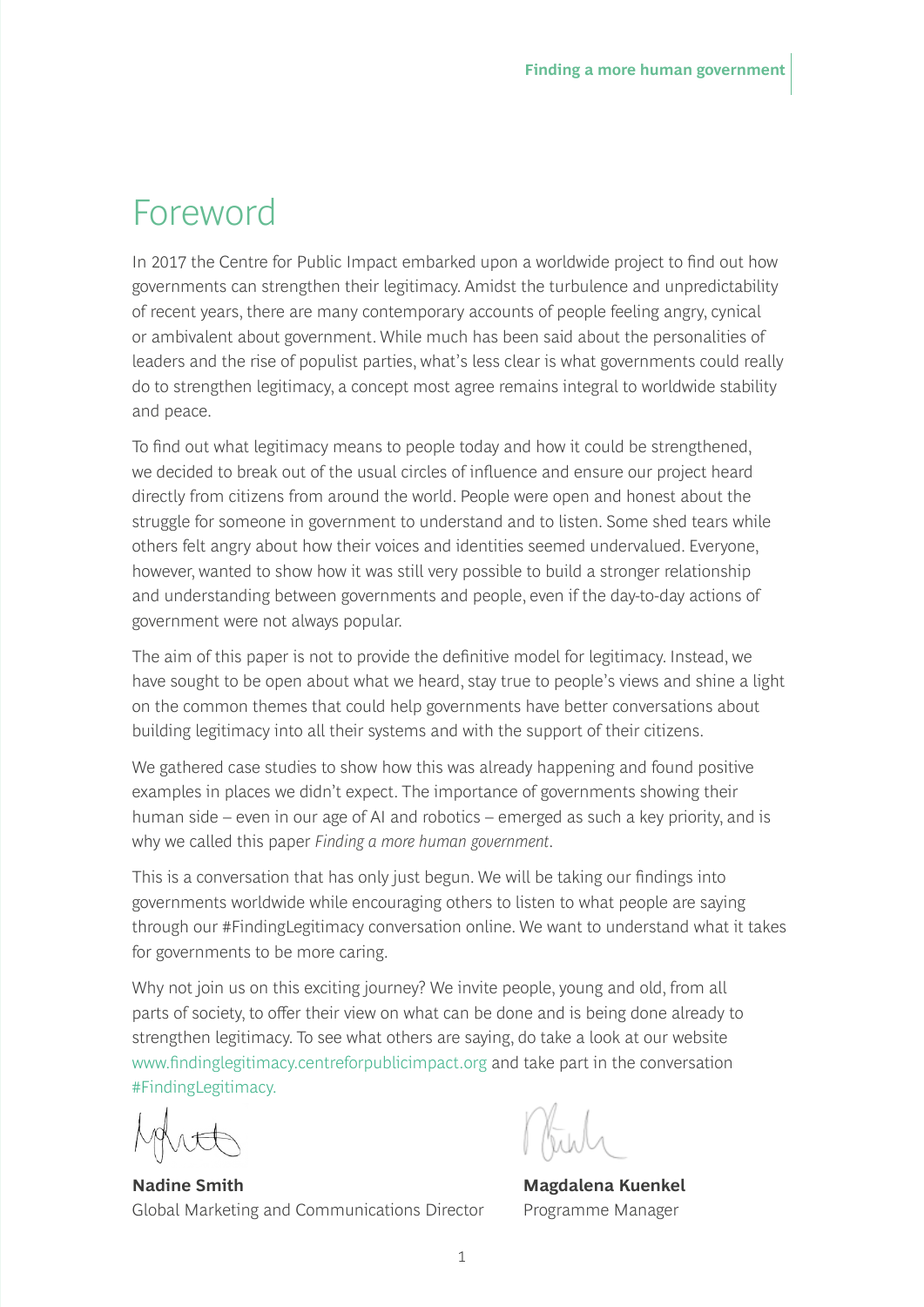## Why we care about government legitimacy

One of the toughest questions for governments today relates to their legitimacy – how to think about it, how to understand it, and how to strengthen it. Many argue that we live in a time when government legitimacy is weak, a time when the relationship between government and people is changing, illustrated for example by low levels of trust, low voter turnout, and a polarisation of politics.

To start a conversation about the topic of legitimacy, we released a discussion paper in 2017 *What drives legitimacy in government?* in which we explored four elements variously thought to be constituent parts of government legitimacy: trust, values, fairness and democracy. Since then, we have conducted more research, sought best practice, and talked to civil servants, government experts and, very importantly, citizens around the world. This paper seeks to share what we have learned about the state of legitimacy today and how it affects the day-to-day lives of people and government.

#### **1. Government legitimacy – a complex problem**

In our first discussion paper, we defined legitimacy as the "broad reservoir of support" that allows governments to deliver positive outcomes for people. Government in this context encompasses

doing for them.<br>
Attendee at the citizen contract the political class and *"* Why are people unwilling to pay tax? Because they do not trust government to deliver positive outcomes with that money. They do not see what the government is

#### *Attendee at the citizen conversation in Brussels*

the political class and the public administration, across all levels. However, our conversations revealed that measuring people's support for government is more complex than it may seem – government legitimacy is more than the degree of public support for the political party or parties in power. Strong legitimacy means that there is a strong relationship between government and all sectors of society. The nature of this relationship varies across different countries and at different levels of government.

Around the world, the challenge for politicians and public administrations is the same: weak legitimacy, defined as a broken or at least fragile relationship, has a direct impact on how well the government works and how well government achieves better outcomes for people.

When people are dissatisfied with government, they can become frustrated with all that relates to government, the civil service and public services. Some manifest their anger and others become disengaged, a phenomenon affecting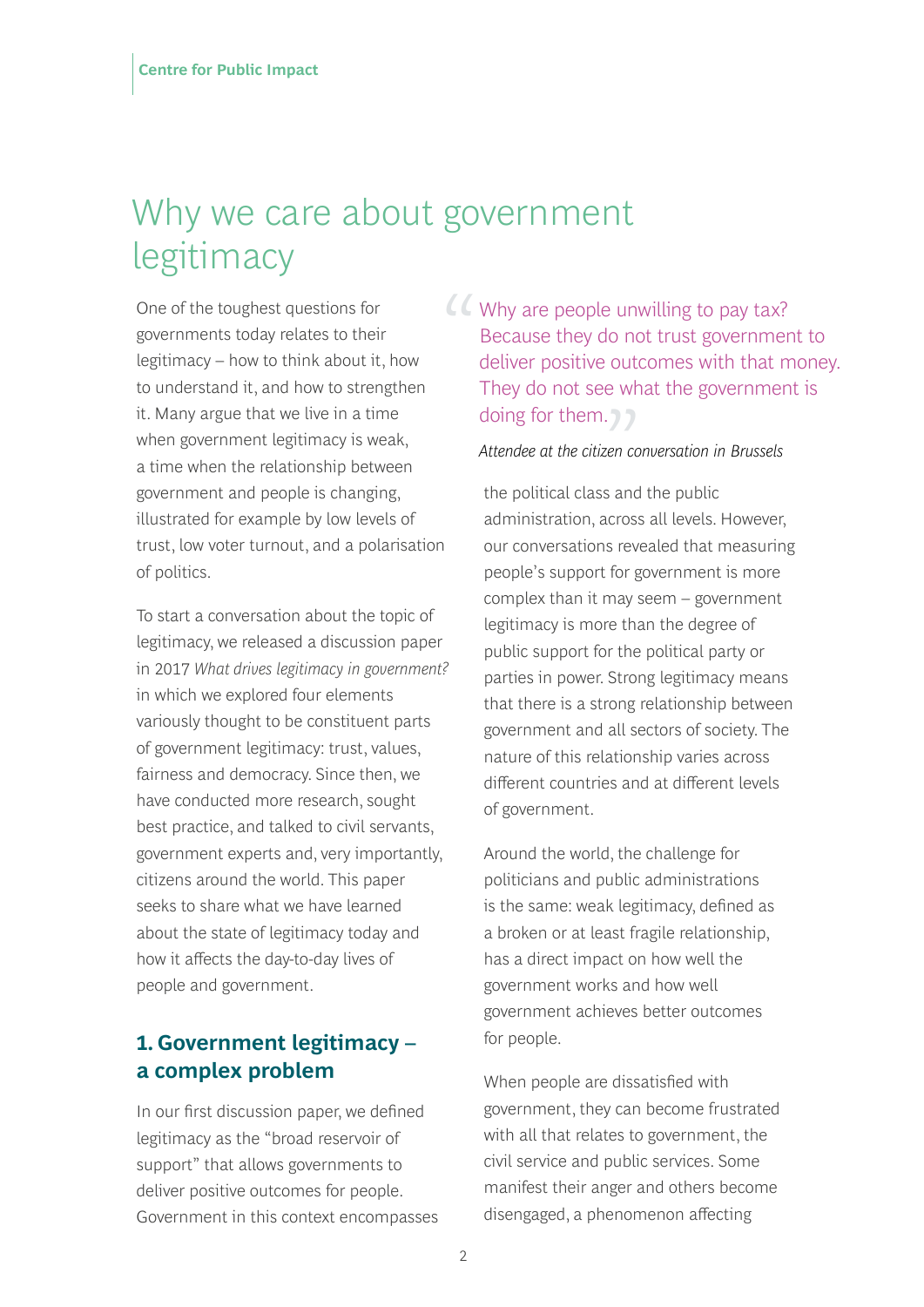younger people and marginalised groups of society in particular.

But it is not just civil society that feels detached from government. We have talked to civil servants across the world who share this feeling of frustration. In many cases, they don't know how to even start building relationships with citizens, especially those who already feel a sense of anger towards government. These civil servants also agree that major challenges exist, especially in reaching more diverse and marginalised groups in society or breaking through the increasingly crowded space that is today's permanently switched on world.

There is a lot to gain from taking legitimacy seriously. When government legitimacy is strong, it can lead to the positive feedback that allows government to operate smoothly and have a greater impact on people's lives. This is because underlying levels of legitimacy affect the way people interpret their government's actions, whether they are successful or not.

If their interpretation is that the government is taking appropriate decisions and acting in the right way, this

*" For government and citizens, strong legitimacy means governing in a way that gives citizens a clear path to connect with those who represent them, so they can have a say in how they live their lives. In summary, it means being excited*  again to go to the polls.<br>Attendee at the citizen conversat

*Attendee at the citizen conversation in Mexico*

will strengthen legitimacy and, in turn, lead to more favourable attitudes in future. When legitimacy is strong, people are more likely to take a positive view of the government's action, leading to a firmer bedrock of public support for government initiatives and a greater willingness to cooperate in making them successful.

Conversely, if legitimacy is weak – that is, if support for government is weak – the margin for error is small. For example, during stable periods of economic prosperity, with no crises, a fragile relationship matters less. However, the lack of support will be felt more strongly when a crisis occurs and uncertainty increases. What government does to respond to situations like these – economic crises, natural disasters or threats of terrorism – can be seen as inadequate and untrustworthy, leading people to doubt the credibility of government action. For policymakers this is a precarious position to be in because, once the downward spiral starts, people stop engaging with government – something that is very difficult to reverse.

The good news is that there seems to be hope – both from people and governments – that this important, fragile, continuously evolving, and complex relationship can improve. In the conversations that we have held, we have seen citizens' and governments' evident desire to engage in dialogues about the drivers of legitimacy. The recognition that something needs to be done, as well as the willingness to invest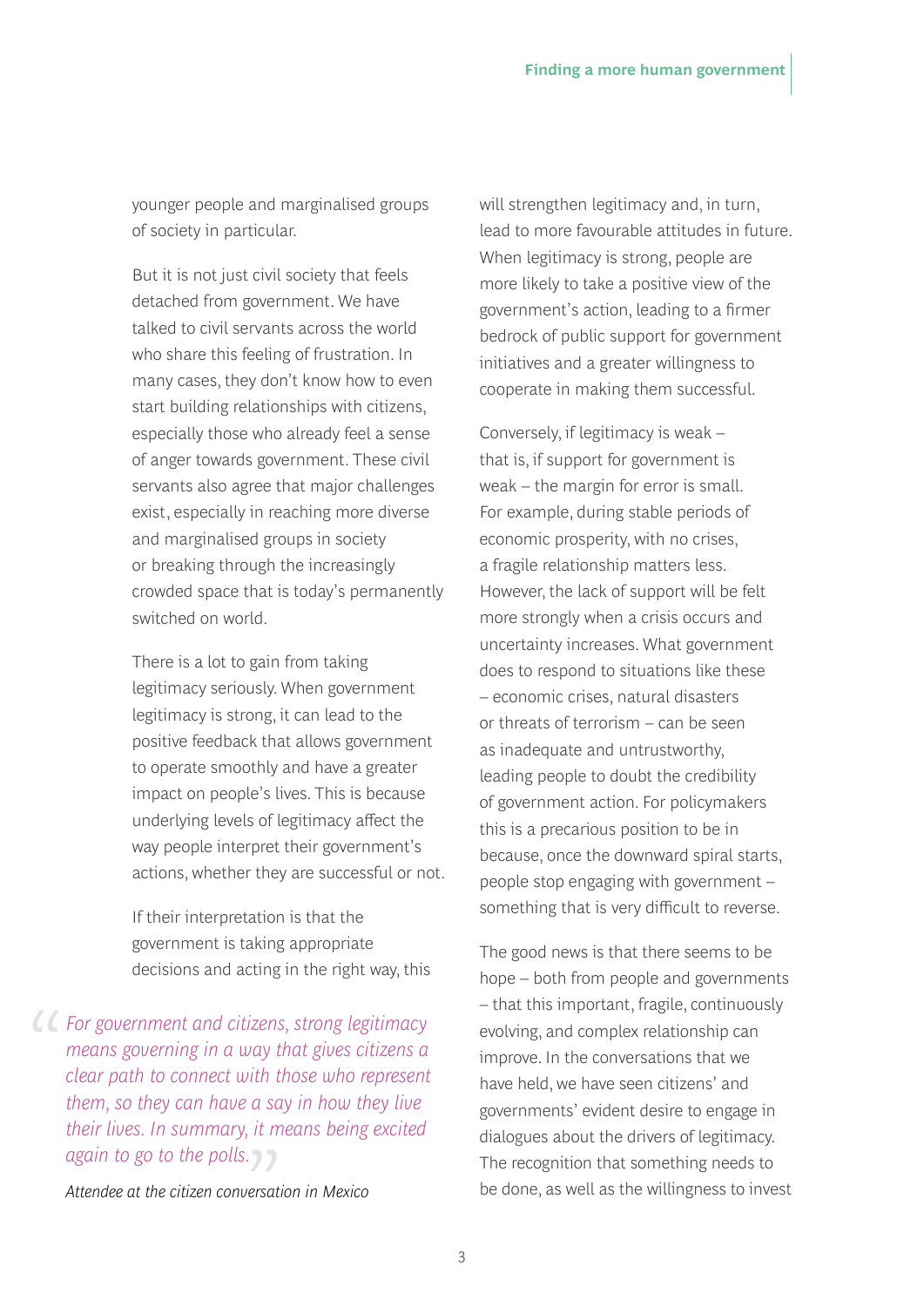time and resources, has given us hope that current dynamics can be changed and that citizens and governments can be brought closer together.

#### **2. Working together to build stronger relationships**

A key challenge, which makes the conversation about legitimacy so difficult, is describing the core components of legitimacy in language that resonates with everyone.

Academic frameworks tend to be removed from how citizens think about government and how they feel about their relationship with government. To address this challenge, we reached out to citizens directly. We spoke with people young and old, from different backgrounds and with different levels of education. We brought them together to stimulate a discussion – between one another but also with public servants and academics. We heard the views of people from more than 20 different countries – and this global conversation continues to grow.

In these conversations, we heard that legitimacy, although closely connected to trust, is about more than that. It is broader, more complex and harder to disentangle. Strong legitimacy means very different things to different people. For some, it

## *" There is no one idea of legitimacy in a nation. Legitimacy can have a different meaning to*  groups within society.<br>Participant at the citizen conv

is about fairness of processes, for others it is more about outcomes and whether government provides the services they need. There are many different definitions, and whilst we cannot identify with precision what the universal components of strong government legitimacy are, our conversations shed light on the fact that strengthening legitimacy is about building stronger relationships between government and people.

## *" Legitimacy is not a one-off outcome;*  it is an ongoing relationship.<br>Serge Dupont, Canada<br>

#### *Serge Dupont, Canada*

And although this relationship may have different components in different parts of the world and at different levels of government, it is a relationship that requires continuous effort and care. It requires government to recognise more explicitly that how people feel about their lives, their communities and their country should be an important aspect of how government makes decisions.

Having an emotional connection is part of this relationship, a feeling that those in authority work to make people's lives better. We also heard that strong legitimacy means that the government represents all parts of society and is able to bring them together, ensuring stability and community cohesion.

Our conversations have enriched our understanding of what government can do to build better relationships with

*Participant at the citizen conversation in Brussels*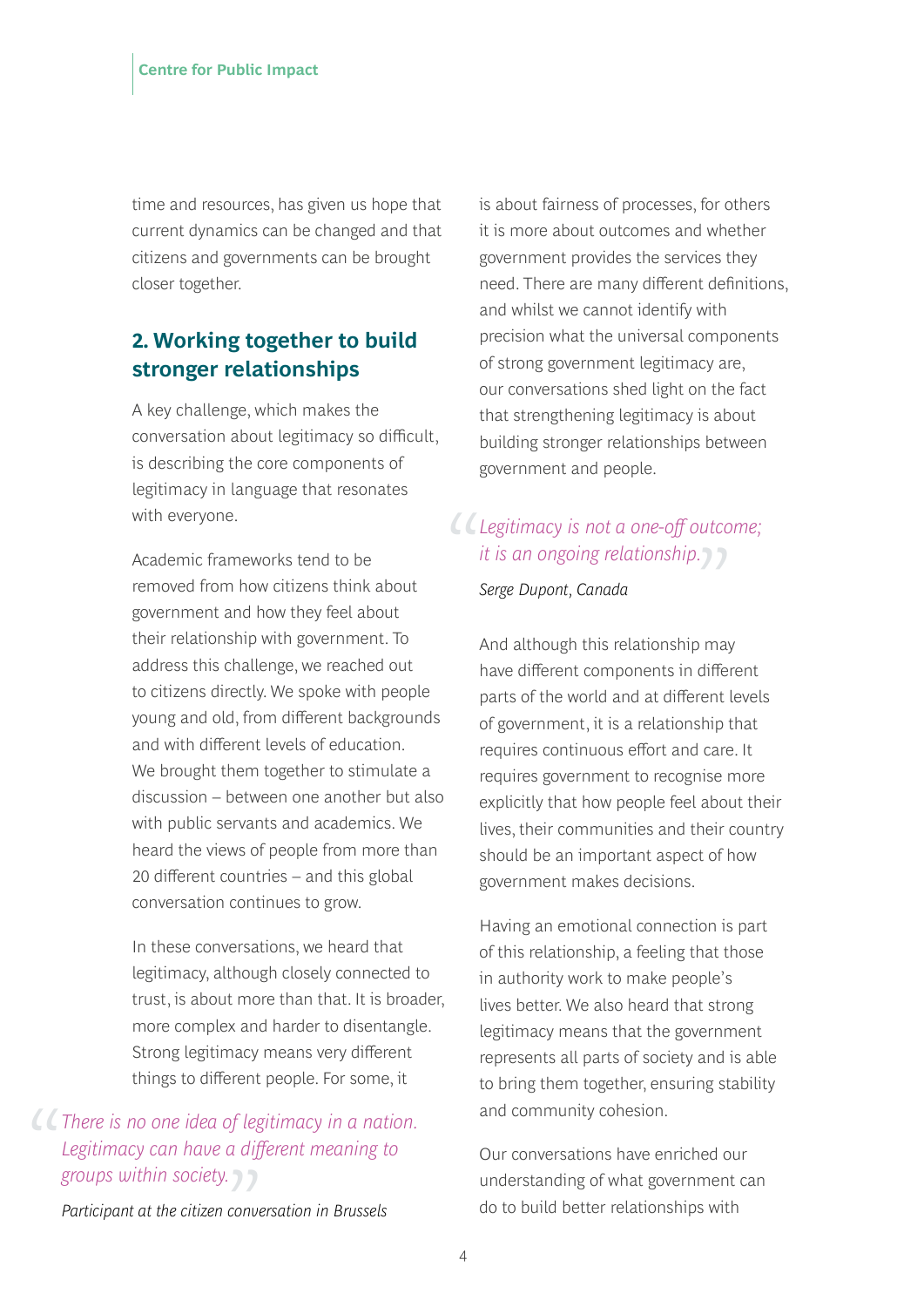citizens. And this has encouraged us to look for exemplars from around the world. There are many outstanding cases of governments deploying different methods to strengthen their relationships with citizens, on a policy-by-policy as well as a systems level. There is a lot to learn from these cases, but – most importantly – the diversity of our exemplars illustrates that there is more than one way to strengthen legitimacy and more than one place from which to draw inspiration.

#### **3. Why government legitimacy is more than just a communications problem**

A common misconception is that strengthening people's support for government simply requires communicating the right things in the right way. We have seen many governments increasing their expenditure on communications teams and working alongside PR and marketing agencies to project their image, to encourage compliance, and – for political parties, certainly – to control messaging. We have seen governments striving to use clearer language and enable easier access to government services online. We have seen new technologies being used to reach new audiences, and social media becoming the new norm of government communication.

While these efforts have doubtless made a positive difference in some respects, they have failed to resolve the much broader issue – that government, politics

and politicians remain alien to many members of society. In our conversations, we heard that government suffers from a lack of authenticity and an inability to show emotion, be human or demonstrate empathy. Policy communications via social media are often seen as contrived and one-way. By sticking to their governmental and party lines and sharing carefully crafted messages, government officials and politicians can sound wooden and uncaring.

In some cases, the lack of authentic communication can be offset by welldesigned services. Positive outcomes and the provision of a "comfortable life" are powerful tools to quieten questions about government legitimacy. But it takes very little to disrupt this precarious balance: when citizens are dissatisfied, see better alternatives, or fall upon hard times, they seek to be heard. They demand corrective action, they want government to admit that they may have it wrong and need to adjust more readily and openly. In these circumstances, simply presenting positive data and facts rarely helps, particularly if these messages fail to match people's experiences or address their fears.

What matters today is not the quantity of communication channels or the availability of technological tools. What matters is how these are used. Strengthening legitimacy requires reading emotions correctly, on government having its finger on the pulse of how society is feeling about opportunities, security and quality of life.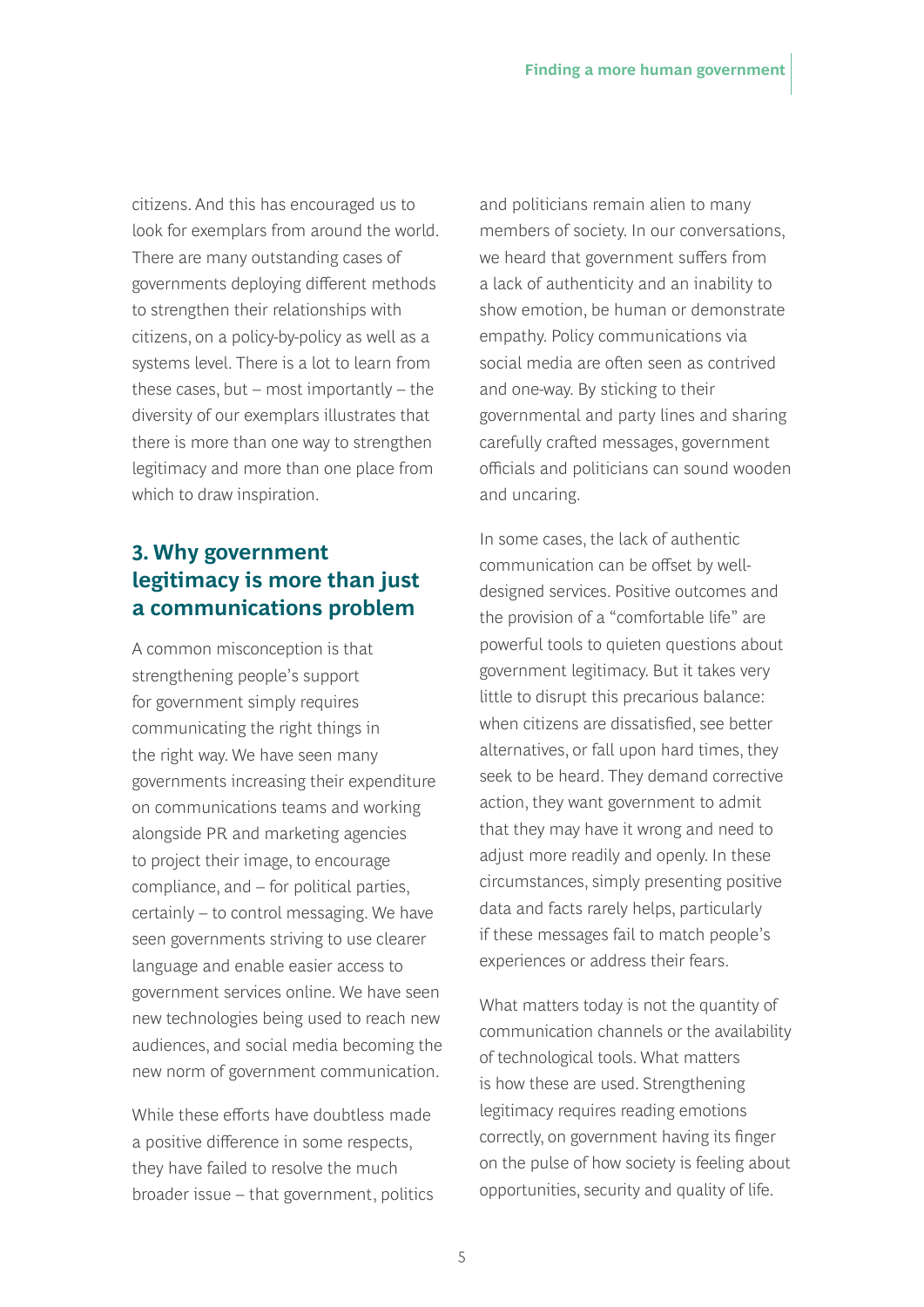*" Policymakers should always be talking to the frontline people – if you're talking about homelessness, you should be talking to homeless people. If you're talking about violence, you should be talking to the victims. And to the perpetrators.*<br> *Attendee at the citizen conversat* 

#### *Attendee at the citizen conversation in London*

Without doubt, technology and social media channels have amplified government's capacity to connect with people, read patterns of behaviour, predict shocks, and more. However, attempts to build legitimacy will fail unless government, the civil service and frontline workers can show that not only have they heard what people have to say, but that they are also responsive and genuinely care.

#### **4. So what can government do to strengthen legitimacy?**

Our research and conversations have helped us to understand better why the relationship between government and people is such a difficult one and why, in many countries, legitimacy is weak. We have been able to get to the heart of why so many well-intentioned measures to engage citizens just seem to fail.

But we have also heard good examples, stories of citizens and government working closely together to achieve positive impact. Based on these conversations, as well as a detailed review of cases from all over the world, five patterns of government behaviour have started to emerge, which

we feel are fundamental to building stronger relationships with citizens and which deserve further examination and discussion.

We recognise that, at first glance, these emerging behaviours may sound simplistic. And without doubt, many of them have been part of government agendas for years. However, what we have found is that these behaviours are often misunderstood: they are seen as being easy to achieve, something that can be implemented quickly, or conversely, someone else's responsibility.

Strengthening legitimacy, however, requires more than that. Governments need to ask themselves the right questions, from the front line to the top of the civil service, and rethink how they can build capacity and – in some cases – skills within public services, in order to foster and maintain relationships with people. There are many examples of governments who have done just that. With this document, we aim to start and stimulate a dialogue inside and outside government, which is directed towards achieving stronger legitimacy.

- Work together with people towards a shared vision
- **Bring empathy into government**
- Build an authentic connection
- **Enable the public to** scrutinise government
- **C** Value citizens' voices and respond to them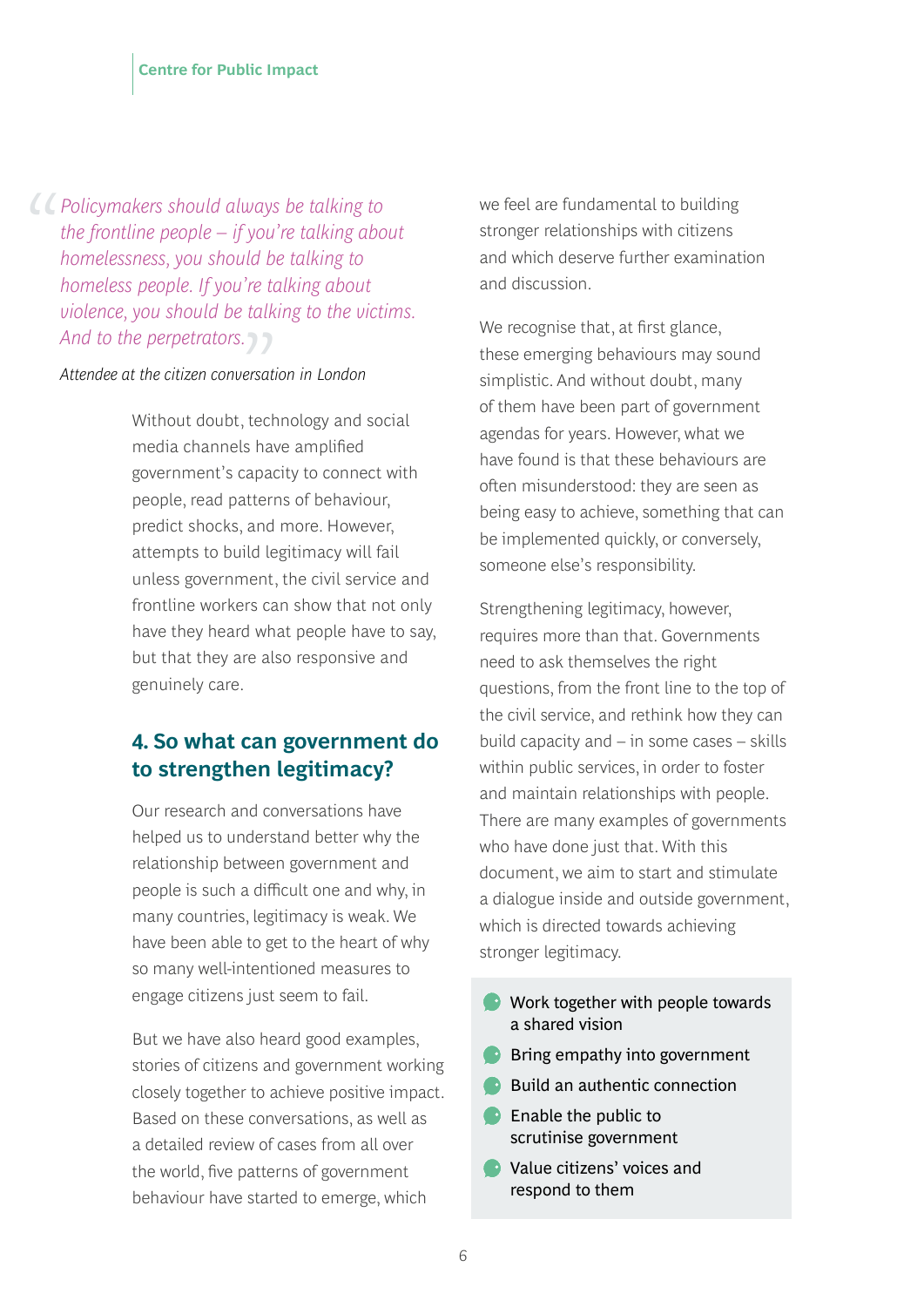#### **Work together with people towards a shared vision**

**Working together with citizens, the government sets clear priorities and communicates a vision that reflects people's needs and that people can identify with.**

#### Questions for government:

- 1. To what extent are people in society aware of, and can relate to, government objectives? How do they contribute to developing a vision for the future?
- 2. Do our vision and objectives take into account the diverse needs of the society we are serving?
- 3. What measures have we put in place to ensure that our vision is taken seriously and embraced by all members of the public administration?

#### What we found:

Defining a vision with targets and some form of monitoring process has become common practice in government. In fact, we often see multilayered strategies covering central, regional, local and even departmental levels. However, merely having a vision is not what matters to citizens. What matters to them is understanding their role within this wider vision, how their interests are accounted for, and what they can expect to see happen in the immediate future as well as in the long term.

People in society are diverse, and it is hard – if not impossible – to safeguard everyone's interests and needs. We heard that a vision needs to bring these interests together and clearly show how government intends to achieve public impact and positive outcomes for citizens. This involves making a conscious effort to engage in collaborations across political parties and stakeholder groups and to think carefully and holistically about impact: who will benefit, but also who is likely to lose out? What are the external pressures, and how can we mitigate them?

#### **Further reading**

**Jamaica:** http://www.vision2030.gov.jm/ **Seoul:** http://www.publictechnology.net/articles/features/ lessons-seoul-how-egovernment-can-drive-citizen-engagement

#### Jamaica's strategic road map for prosperity and sustainable development

The government of Jamaica has developed "Vision 2030" – a strategic road map to help the country achieve its goals of sustainable development and prosperity by 2030. The road map is guided by seven principles which place the people of the country firmly at the forefront of the nation's development strategy. These include equity, social cohesion, and sustainability.

To be transparent about progress, the strategy's long term goals can be tracked on a dashboard available online for everyone. Implementation is in three-year, strategic programmes. At the end of each three-year cycle, progress in the achievement of the goals and outcomes is measured, and the public and private sectors, civil society and academia are invited to re-evaluate where they are on their journey. The Jamaican government has also invested in making the development plan available to the wider public by producing a popular version of the report, as well as making material available in video form and on social media platforms.

#### Seoul's digital project

Seoul is commonly known as one of the world's smartest cities, one where technology has been used successfully for smart city development. In 2016, the city published its vision for becoming the world's leading digital city by 2020. Within this vision, the Seoul Metropolitan Government presented four main strategies, clearly describing each initiative.

A core component is the focus on empowering residents to be connected to technology by distributing secondhand smart devices to low-income families and creating 3,590 free public Wi-Fi spots across the city. Furthermore, to encourage citizen engagement the city developed its mVoting system, together with an app called Oasis through which people can submit proposals on issues affecting the city. These measures were crucial in helping strengthen public support for the initiative.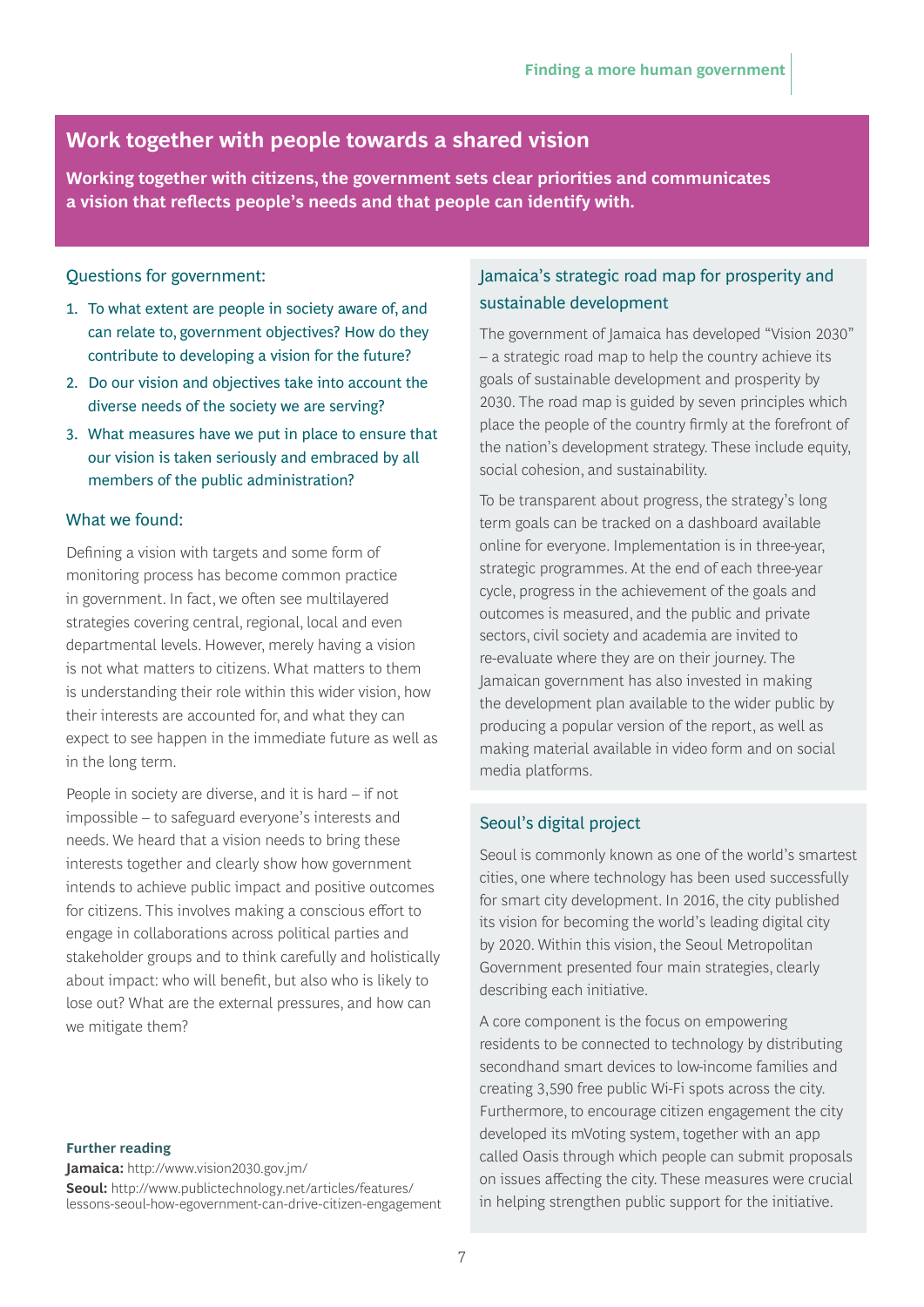#### **Bring empathy into government**

**Government has an in-depth understanding of the people it serves and places their needs and experiences at the core of policymaking and service delivery.** 

#### Questions for government:

- 1. What do we know about people's experience of government services, and what processes do we have in place that allow civil servants to experience public services from the user's perspective?
- 2. What capabilities do we need to bring into the civil service to ensure that staff at all levels think and design processes in a more people-centred way?
- 3. What barriers exist within the current administration that prevent us from improving services? What can we learn from other countries that have faced similar challenges about how to overcome these obstacles?

#### What we found:

A deep understanding of people lies at the core of effective policymaking. However, most public administrations focus inwards and tend to think in terms of agencies and departments. In many instances, cost efficiencies and budget planning come before user needs when designing services for people. For citizens this leads to aggravation and frustration – no-one likes to provide the same information more than once.

Whilst some governments have responded to this by shifting towards a human-centred design approach, this has not yet become the norm. Many administrative processes are still considered cumbersone by the public. Governments should make a genuine effort to understand what people need at different stages of their lives, and what their interactions with government actually look like. This can't be done from the safe space of a government department. It can only be achieved by going out, speaking to people, and experiencing life from their perspective.

#### **Further reading**

**Bangladesh:** http://a2i.pmo.gov.bd/ **New Zealand:** https://www.ict.govt.nz/programmes-andinitiatives/government-service-innovation/

#### Empathy driving public services innovation in Bangladesh

In order to achieve high economic growth that is inclusive, collaborative and respectful of heritage, the Bangladeshi government established Access to Innovation (a2i), an innovation lab that seeks to ensure easy, affordable and reliable access to high-quality, digital public services. To understand and prioritise areas for improvement, senior civil servants acted as "secret shoppers" in order to see what life is like for citizens accessing points of service. Following this experience, they encouraged staff in their departments to develop bold, innovative solutions that enhance service to the public. In order to communicate these initiatives and get feedback from the public, the Prime Minister's Office maintains a website providing status updates, as well as communications about successes and failures. The website also provides access to policy briefs, infographics, and any external publications about a2i.

#### Building public services around users in New Zealand

As part of the Better Public Services Programme, the New Zealand government asked parents about their experience of using public services when they had a baby. They found that new parents struggle when navigating multiple agencies to access the services and information they need, and that they end up providing the same information again and again – from registering with a midwife to enrolling their child in preschool. The New Zealand government recognises that the time after the birth of a child is one of the most challenging in a parent's life, so tasks that are normally easy can become very challenging. For this reason, the government radically redesigned the service, moving to an integrated model which builds an ecosystem around life events such as the birth of a child, giving a unified and ultimately more positive experience of government services to people.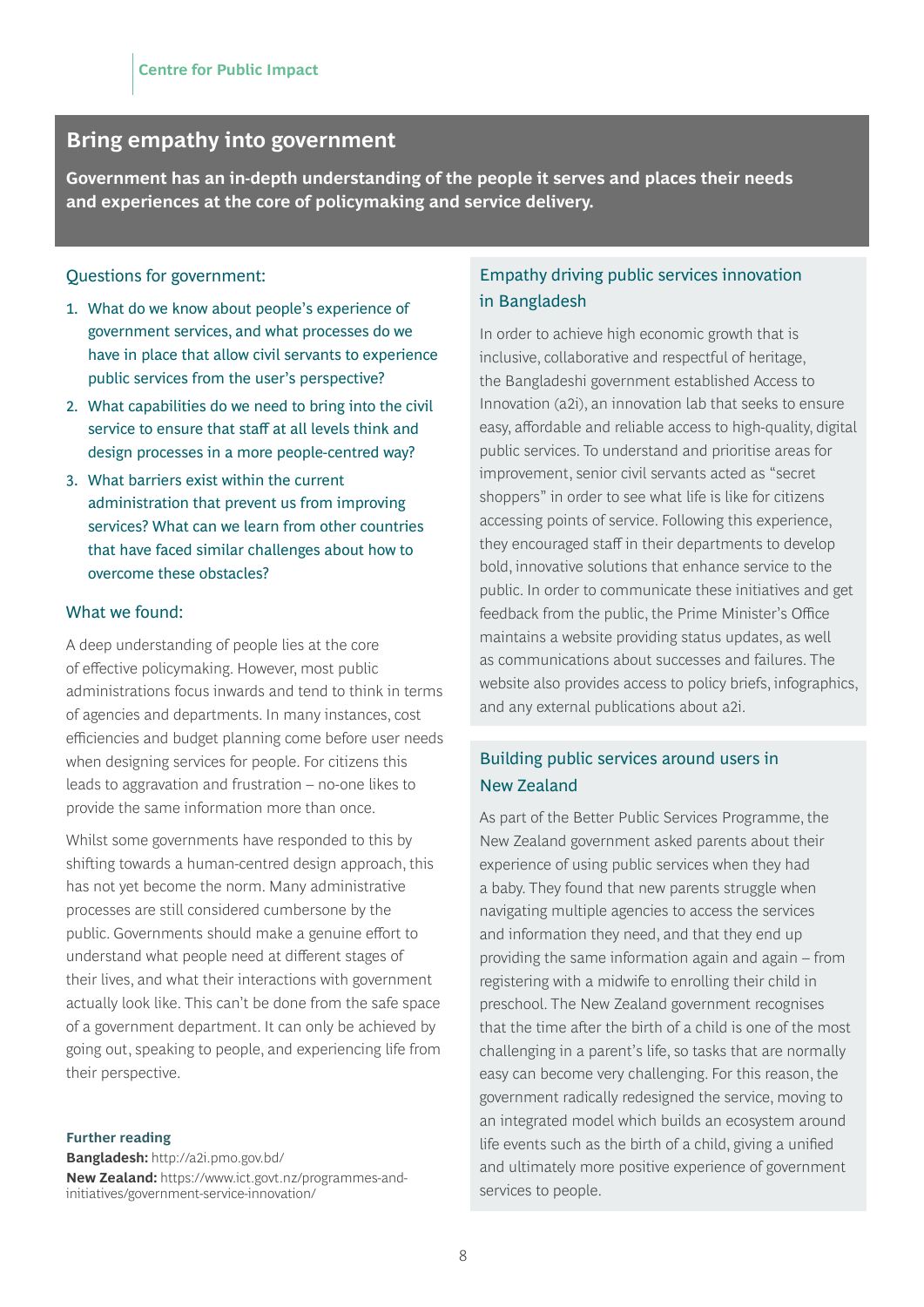#### **Build an authentic connection**

**Government representatives are able to establish emotional, authentic connections with people from all sectors of the population by empathising with their concerns and communicating in a way that feels real.** 

#### Questions for government:

- 1. To what extent is our public administration representative of society?
- 2. Does public administration have the requisite skills and abilities to identify with those they serve?
- 3. What conditions can we create to make government representatives, such as civil servants, politicians and senior leaders, more approachable?

#### What we found:

There is more to legitimacy than understanding what people want and providing them with a service that is built around their needs. Legitimacy is also about whether people can relate to those in power and whether they feel that politicians and civil servants are people like themselves, people who have similar concerns and who face similar day-to-day challenges.

Authenticity and approachability of leadership – demonstrating to people the human side of government – are therefore core components that enable a better connection with citizens. Being representative of civil society is closely linked to this idea: ensuring that government looks like the people it represents – across all services and at all levels of government – is a key enabler of strong relationships.

#### **Further reading**

Johnson, Z.D. & LaBelle, S. (2017). An examination of teacher authenticity in the college classroom. Communication Education, 66(4), pp. 423-439.

#### Authentic government leaders

"It would help if policymakers spent even one day connecting and listening to ordinary people." It's a sentence we heard many times in our conversations with citizens, and it's as true of frontline staff as of government leaders. Some prominent contemporary politicians have learned and developed this skill: they are able to give people the feeling that they too are ordinary people who care about similar issues. Commonly cited examples are Barack Obama, Justin Trudeau, and Sadiq Khan, the Mayor of London, who all use social media not only to talk about political matters but also to share things they care about personally. And without doubt, Donald Trump is another example of someone who has connected strongly with his supporter base through what they believe to be his authenticity and shared values.

#### Learning from the classroom – the authenticity of teachers

Academic research has shown that teachers who have an authentic teaching style are more positively received by their students. The study is based on around 300 US college students who were questioned about their perceptions of authentic and inauthentic teacher behaviour and communication. Authentic teachers were seen as approachable, passionate, attentive, capable and knowledgeable, while inauthentic teachers lacked those qualities.

Authentic teachers showed a willingness to share details of their life, and displayed their humanity by telling personal stories, making jokes, and admitting to their mistakes. They also demonstrated care and compassion towards their students by treating them as individuals and attending to their needs both academically and personally, for example by emailing those absent from class due to illness to ask how they were. By making efforts to engage with students beyond their expected roles in the classroom, teachers can impact students' perceptions of them and of their courses. Students who participated in the study reported higher levels of learning and deeper understanding when the learning experience was one that they described as authentic.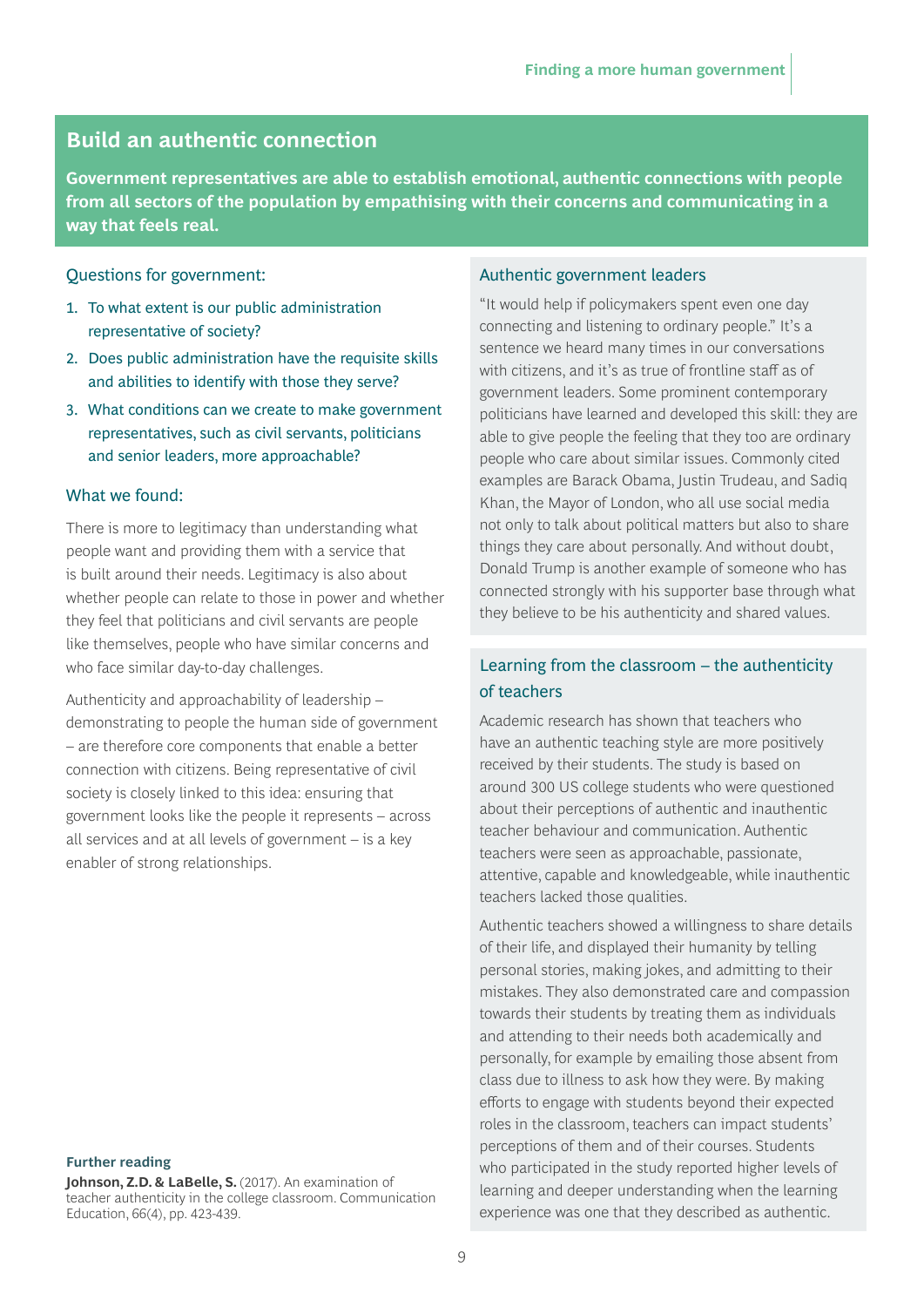#### **Enable the public to scrutinise government**

**Government acts in a transparent and accountable manner, enabling the public to access the evidence that supports its decisions.** 

#### Questions for government:

- 1. Are we making a continual effort to enable the public to scrutinise our work across all areas?
- 2. Whom do we appoint to make decisions and how do we communicate these decisions publicly?
- 3. What is our approach to sharing data openly, providing not only data but information as well?

#### What we found:

Relationships are based on trust. To build and maintain trust, government has to ensure that accountability mechanisms are in place. Many governments around the world have responded to the global quest for more transparency in government by opening up data and reporting publicly on parliamentary votes, to name only two of the most common initiatives.

However, what seems to be ignored is that, in most cases, the data that is made public will only ever be used by a very small proportion of citizens. Opening up data is only one step towards accountability and transparency: what is needed – and what people ask for – is information rather than data. Citizens are looking for clear, accessible and direct answers to their questions. They need to understand who makes a decision, when, how and based on what kind of evidence. The government needs to avoid working within their own echo chambers and instead give people the opportunity to understand the role and capability of government. This also enables people to have realistic expectations of what government can achieve.

#### **Further reading**

**Colombia:** Citizen's Visibla Audits in Colombia - Case Study on the CPI Observatory. https://www.centreforpublicimpact.org/ case-study/citizen-visible-audits-cva-colombia/ **Kansas City:** KCStat Dashboard. https://kcstat.kcmo.org/

#### Scrutinising public projects in Colombia

In 2008, the Colombian government launched the Citizen's Visible Audits (CVA) programme, an initiative aimed at involving citizens in monitoring public projects and reducing corruption. To ensure that infrastructure works such as sanitation, water, and school-building projects benefit their local communities, local governments organise public gatherings at which citizens can scrutinise projects directly. In these meetings, the community has the opportunity to voice its concerns and interrogate the firm responsible for implementation.

The CVA programme builds citizens' capacity to monitor and audit, and it holds local governments and contracting firms accountable for honouring commitments, so that projects are completed in a timely and efficient manner.

#### Monitoring Kansas City, Missouri through open government performance management

Aiming to build closer relationships with its citizens and enable participation and transparency in decisionmaking processes, Kansas City launched KCStat, a data-driven, public-facing initiative directed at improving the efficiency and effectiveness of city services. KCStat focuses on measuring the city's progress towards achieving its Five-Year Citywide Business Plan. Key performance indicators against each goal are presented online and are updated on an ongoing basis, enabling citizens to monitor progress.

The platform increases transparency about how the city plans to address high-priority issues, and allows citizens to scrutinise the work of the mayor and city manager. In addition, the mayor and his team moderate a monthly KCStat meeting on one of the goal areas, during which additional data is presented and decisions are discussed.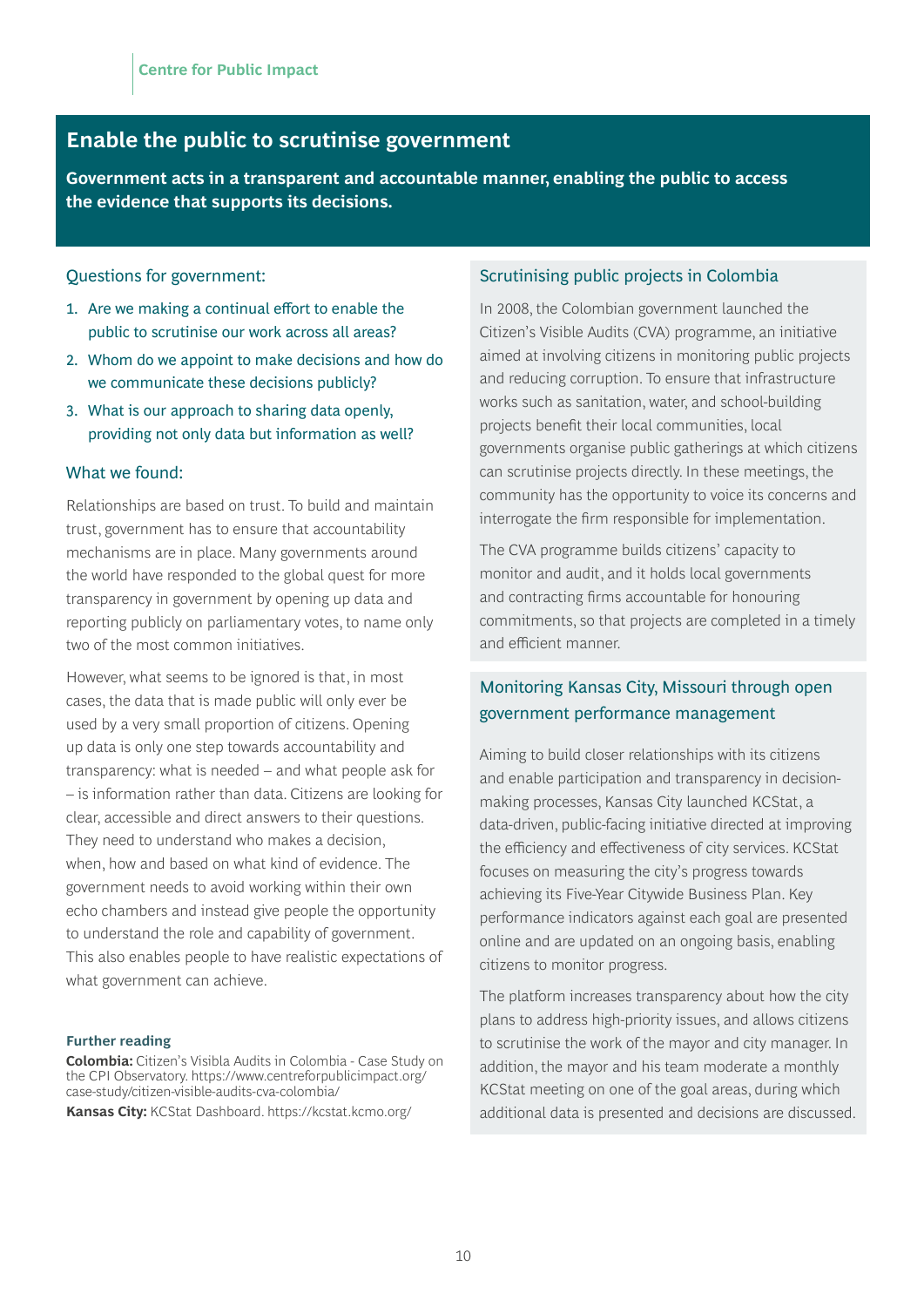#### **Value citizens' voices and respond to them**

**Government cares about citizens' views, encourages participation, and takes the time to seek views from a diverse range of voices.** 

#### Questions for government:

- 1. Are all citizens given a fair and equal opportunity to take part in and influence decision-making processes?
- 2. Are we only consulting people to show we can tick a box or because we genuinely want to listen, and do so without bias? What can conversations with citizens bring about – are we willing to change course?
- 3. Who is the best person to carry out this conversation? Is government the right channel for the conversation at this stage, or would an intermediary be able to connect better with citizens on our behalf?

#### What we found:

Enabling and encouraging a dialogue with citizens through different channels and taking time to listen to citizens' voices is another key driver of legitimacy. Government needs to recognise that listening to citizens requires more than just an engaged dialogue. It requires turning what is heard into action, engaging with those who are hard to reach, and making an effort to represent and balance different interests in decision-making.

We heard from citizens that they are tired of being consulted, tired of being asked to contribute to a debate whose results appear predetermined. Demonstrating action, and explaining action, is the easiest recipe for avoiding a perception of over-consulting citizens.

#### **Further reading**

**Melbourne:** https://participedia.net/en/cases/city-melbournepeoples-panel

**South Korea:** https://govinsider.asia/smart-gov/exclusiveinside-south-koreas-massive-new-inclusion-initiative/

#### City of Melbourne People's Panel

In 2014, Melbourne City Council commissioned a citizens' jury of residents and business owners to make recommendations about an AUD5 billion financial plan for the council. Forty-three randomly selected citizens met for a period of six weekends to set the long-term direction of city's fiscal policy in what became known as the "Melbourne People's Panel".

They were given open access to information and financial data about the city council, along with briefings by experts, senior bureaucrats and councillors. Like a jury, they deliberated and delivered a verdict – in the form of a report covering priority projects, services, revenue and spending. Almost all their recommendations were subsequently adopted by the city government, including allowing debt ratings to fall to AA, selling off non-core assets, and lifting developer contributions.

#### Large-scale participation initiative in South Korea

To establish a more open dialogue with its citizens, newly elected South Korean President Moon launched a 100 day government programme called "Gwanghwamoon 1st Street". His administration invited people to submit suggestions to the newly created People's Transition Office (PTO) and its local branches, or through the Gwanghwamoon 1st Street website.

In just 49 days, citizens submitted 180,705 suggestions to the new government. Of these, over 1,700 of the very best proposals were integrated into government policies. These included building public libraries, fire stations and police stations in more accessible areas. Alongside the open call for policy suggestions, the PTO conducted a series of public debates on controversial and previously undiscussed topics, including the agreement made with Japan on rehabilitating "comfort women" – women and girls forced into sexual slavery during World War II.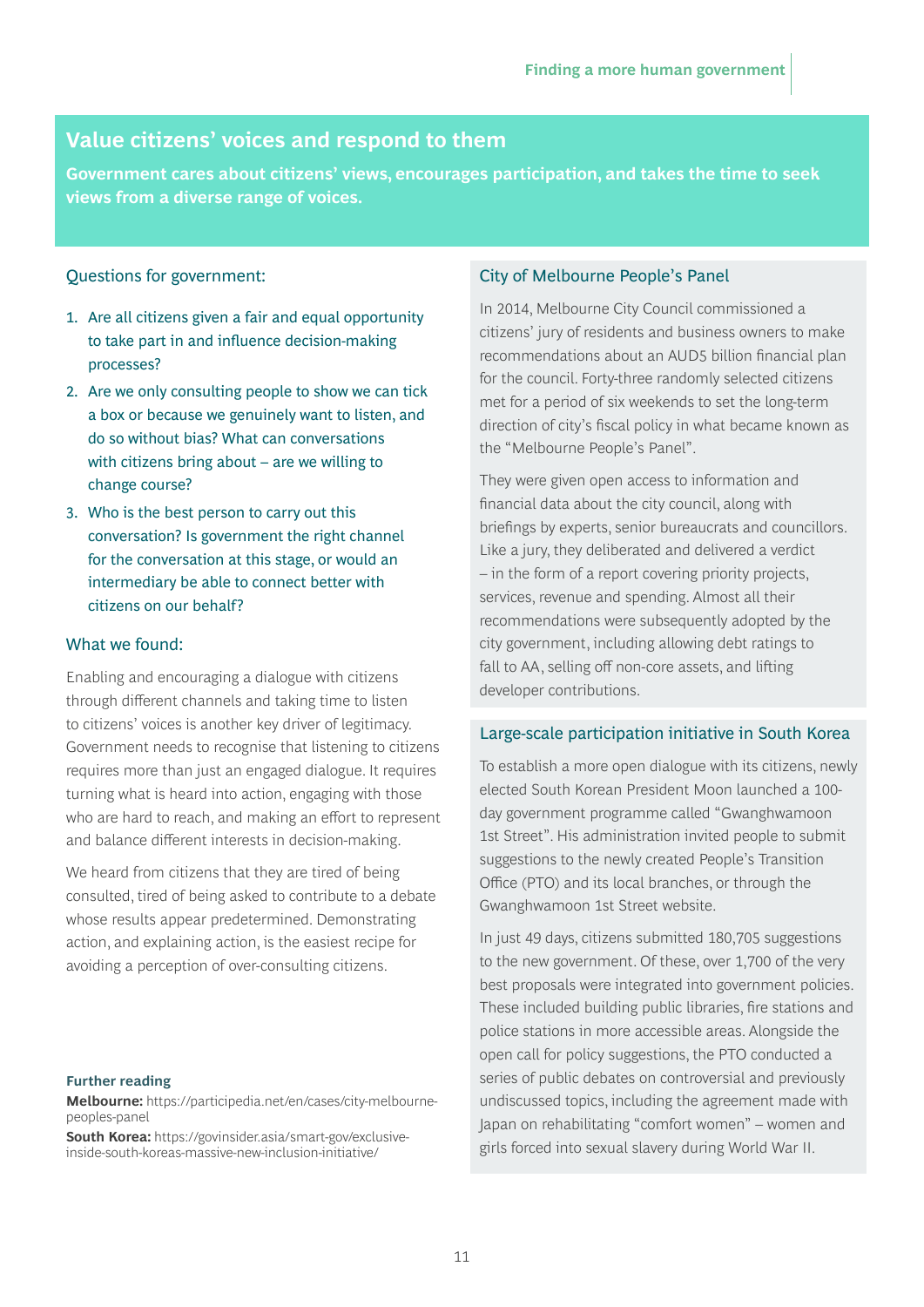#### 5. From words to action

Our assessment of the five behaviours can help government understand the issues they need to address in order to build stronger relationships with their citizens.

These behaviours give more substance to the existing understanding of legitimacy, offering a more comprehensive way to describe how governments should think about engaging with citizens today. They introduce a language that encourages a wholesale change in how public officials can be empowered and public institutions reorganised to be more connected to citizens. They aim to stimulate decisionmakers to think about how they can trust, train and encourage civil servants to build relationships with people that allow for the discussion of hard topics, as well as the acknowledgement of failure. They also aim to highlight government's need to learn from other people's experience and develop the skills the civil service requires in order to help strengthen legitimacy.

Action to strengthen legitimacy works best when tailored to a government's specific situation and its existing relationship with citizens. This means that some behaviours may be more important than others and that the scale of intervention may differ. For example, situations where levels of legitimacy have reached a critical threshold may require radical interventions rather than a policy-bypolicy approach. Similarly, situations where communities are marginalised or disenfranchised may require government to make reconciliation a priority, before committing to further actions in order to strengthen legitimacy.

The five behaviours point towards a more human government. This transition is only possible if the public administration, along with politicians at all levels of government, shows commitment and buy-in. Taking government legitimacy seriously means not being afraid of changing internal processes or upskilling or giving permission to public servants to demonstrate empathy and to discover what is and what is not working.

Strengthening government legitimacy is easier said than done. At CPI, we recognise that this is a major challenge, a challenge that governments will need to address one step at a time, but we believe that there is a lot we can learn from one another, from global good practices, and even more from speaking to citizens.

#### Where you come in

Our mission to deepen our understanding of legitimacy continues and we aim to bring new and diverse voices to the table and help governments understand and act on the demands of their people.

To make your voice heard and find out more about the Finding Legitimacy project, here's what to do:

- $\bullet$  Email us at legitimacy@ centreforpublicimpact.org
- Visit our website www.findinglegitimacy. centreforpublicimpact.org
- Comment on Twitter using #FindingLegitimacy
- Follow CPI on Twitter @CPI\_Foundation, Facebook and LinkedIn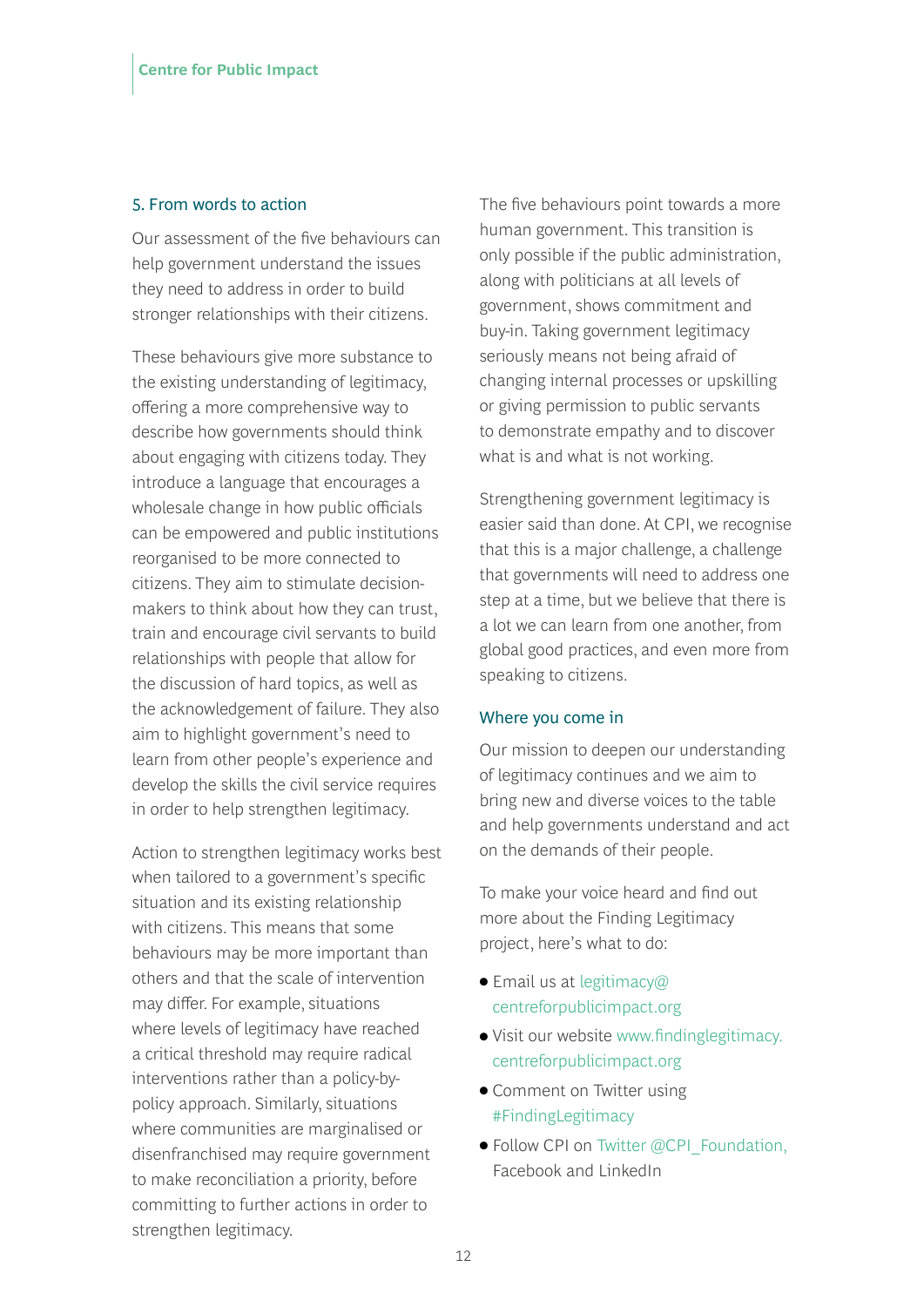#### **Acknowledgements**

This project would not be possible without the support from people around the world who took the time to speak to us and share their thoughts and views so candidly. Thank you all for contributing to this project! We would also like to thank our Finding Legitimacy champions who have done an incredible job at facilitating these conversations: C Minds by PIDES in Mexico, Young Leaders for Active Citizenship in India, Leonardo Quattrucci in Brussels, Young Lambeth Coop in London, the Public Policy Forum in Canada. Special thanks also to the RSA and the UNDP Global Centre for Public Service Excellence for helping us host conversations, to Serge Dupont in Canada, our academic advisor Amanda Greene and Thwaites Communications for their assistance. Last but not least we would like to thank Elena Bagnera and the whole CPI team for their enormous help and contribution towards this programme of work.